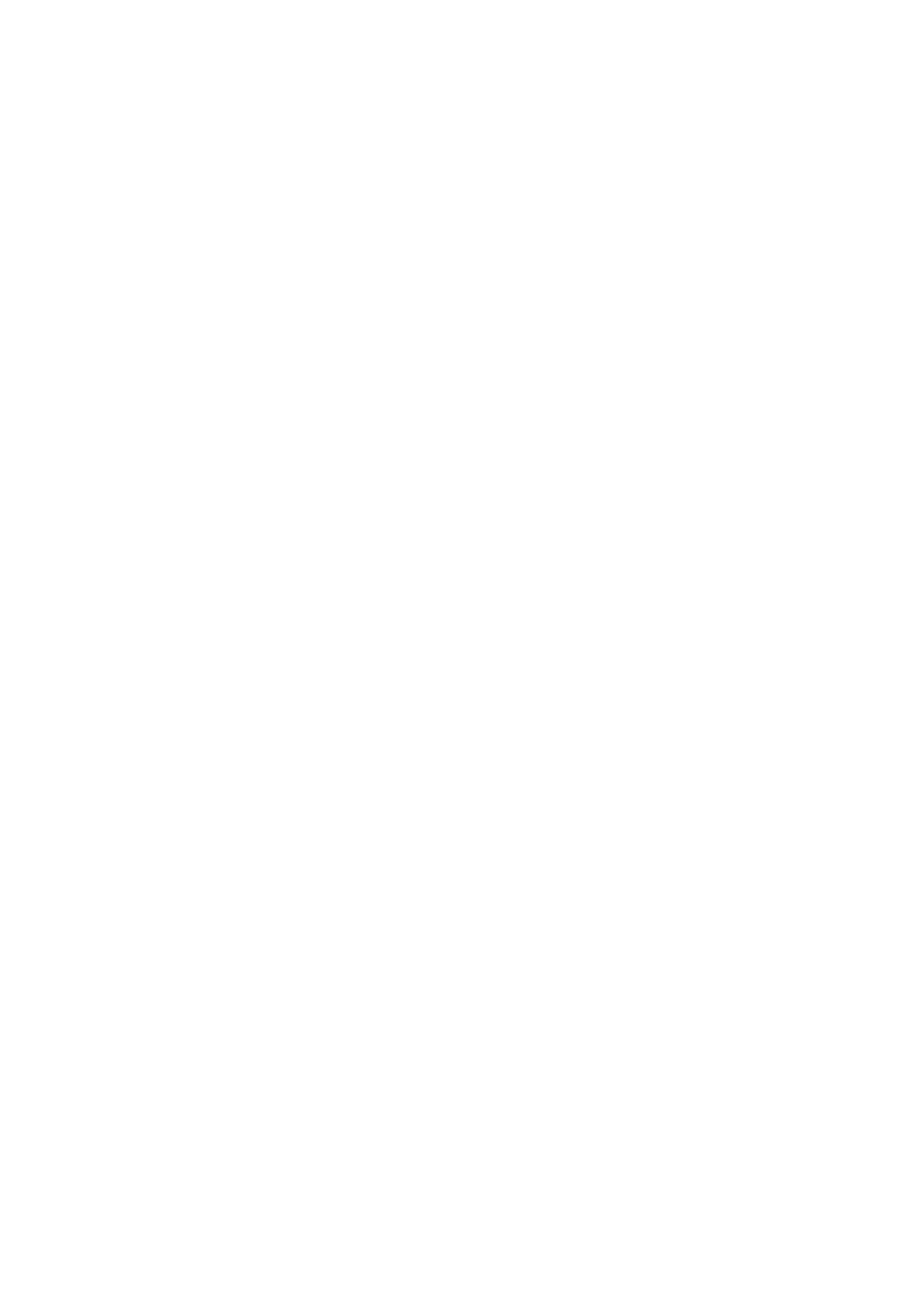### **8.1.3 Suspension and Cancellation**

DPIRD may suspend or cancel an accreditation when an accredited business is found, for example, to have:

- obtained accreditation through the provision of false or misleading information;
- not paid fees owing to the DPIRD;
- contravened an accreditation requirement that compromises the integrity of the arrangement; and/or
- not rectified a non-conformance.

Any action taken by DPIRD to suspend or cancel an accreditation must be provided in writing to the business. This must also provide guidance on the lodgement of a written appeal requesting that the decision be reviewed.

### 9 ATTACHMENTS

| Attachment 1 | Plant Health Interstate Assurance Certificate (completed example) |
|--------------|-------------------------------------------------------------------|
| Attachment 2 | <b>Fumigation Dosage Chart</b>                                    |
| Attachment 3 | <b>Fumigation Treatment Record</b>                                |
| Attachment 4 | <b>Chamber Test Certificate</b>                                   |
| Attachment 5 | <b>Thermometer Calibration Record</b>                             |
| Attachment 6 | Register of Authorised Inspection Persons                         |
| Attachment 7 | <b>Cut Flower Inspection Record</b>                               |
| Attachment 8 | <b>Psyllid Identification Record</b>                              |
| Attachment 9 | <b>Identification of Cut Flower Sample Packages</b>               |

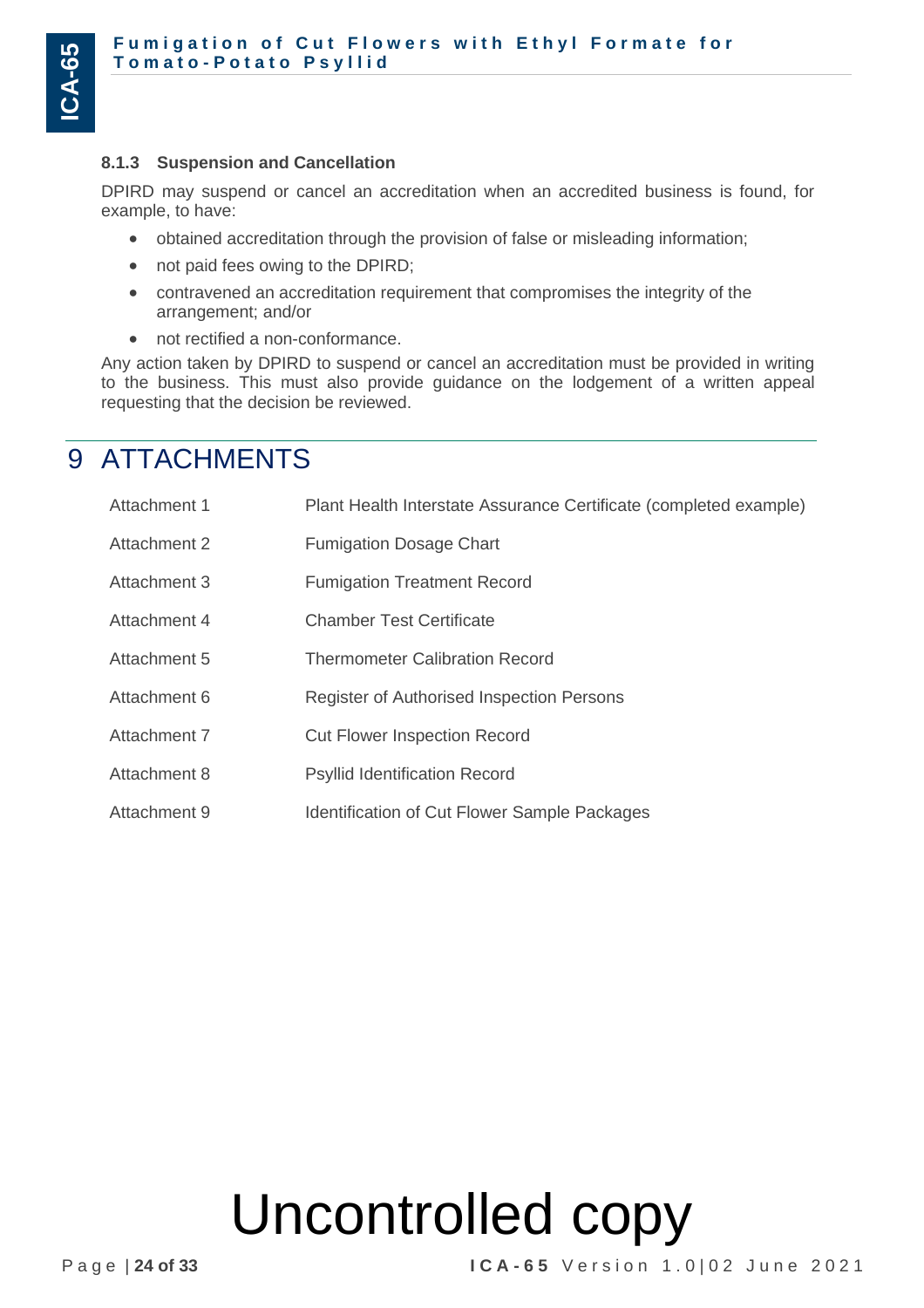### Attachment 1



ORIGINAL (Yellow) - Consignment Copy DUPLICATE (Blue) - Quarantine WA Copy TRIPLICATE (White) - Business (Book) Copy

| <b>Certificate Number:</b> |
|----------------------------|
|----------------------------|



Business Specific Information\*

 $\mathbf{I}$ 

| Dispatch Date:                                                                                                    |  |  | Ref No: |  |
|-------------------------------------------------------------------------------------------------------------------|--|--|---------|--|
| Arrival Date:                                                                                                     |  |  | PO No:  |  |
| * These items display business specific information entered at                                                    |  |  |         |  |
| the discretion of the consignor. They do not represent any part  <br>of the certifying conditions of the produce. |  |  |         |  |

### **Plant Health Assurance Certificate**

Biosecurity and Agriculture Management (Quality Assurance and Accreditation) Regulations 2013 All accreditation details must be completed. Please print clearly and initial any alterations

|  | <b>Consignment Detail</b> |  |
|--|---------------------------|--|
|--|---------------------------|--|

| Consignor |                           |
|-----------|---------------------------|
|           | Name <b>ABC</b> Pry Ltd   |
|           | Address <b>BloCk Road</b> |
|           | Perth WA 6000             |

Consignee

Name Fresh Agents

Address Somewhere Road

Somewhere SA

### **Re-consigned To**

Name Address

(Splitting consignments or re-consigning whole consignments).

| <b>Certification Details</b> |                                                      |           |
|------------------------------|------------------------------------------------------|-----------|
| IP Number                    | <b>Facility Number</b>                               | Procedure |
| w 9999                       | 01                                                   | $ICA-65$  |
|                              | <b>Accredited Business That Prepared The Produce</b> |           |
| Name <b>ABC Pty Ltd</b>      |                                                      |           |
| Address <b>BIOCK Road</b>    |                                                      |           |
|                              | Perth WA 6000                                        |           |
| <b>Grower or Packer</b>      |                                                      |           |
| Name <b>ABC Pty Ltd</b>      |                                                      |           |
| Address <b>BIOCK Road</b>    |                                                      |           |
|                              | Perth WA 6000                                        |           |
|                              | <b>Other Facilities Supplying Produce</b>            |           |
|                              |                                                      |           |

| Number<br>οf<br>Packages | Type of<br>Packages (e.g.<br>trays, cartons) | Type of<br>Produce | <b>Brand Name or identifying marks</b><br>(As marked on packages) | Date Code<br>(As marked on<br>packages) | <b>Authorisation for Split</b><br>Consignment |
|--------------------------|----------------------------------------------|--------------------|-------------------------------------------------------------------|-----------------------------------------|-----------------------------------------------|
| 144                      | Cartons                                      |                    | Cut Flowers   ABC Produce                                         | 230321                                  |                                               |
|                          |                                              |                    |                                                                   |                                         | Affix Authorisation Stamp to                  |
|                          |                                              |                    |                                                                   |                                         | Split / Re-consignee here                     |
|                          |                                              |                    |                                                                   |                                         |                                               |

#### **Treatment Details**

| Treatment         | <b>Chemical (Active Ingredient)</b> | <b>Treatment Date</b> | <b>Concentration / Duration and Temperature</b>   |
|-------------------|-------------------------------------|-----------------------|---------------------------------------------------|
| <b>Fumigation</b> | Ethyl formate                       | 23/3/21               | 25g/m <sup>3</sup> FOr 1 hour @ 15 <sup>o</sup> C |
|                   |                                     |                       |                                                   |
|                   |                                     |                       |                                                   |
|                   |                                     |                       |                                                   |

**Additional Certification / Codes** 

GALXX

### **Declaration**

I, an authorised Signatory of the accredited business that prepared the plants or plant produce described above, hereby declare that the plants or<br>plant produce have been prepared in the business's approved facilities in a false statements in certificates and declarations.

| Authorised Signatory's Name presse Print | Signature | Date       |
|------------------------------------------|-----------|------------|
| <b>Joe Bloggs</b>                        | 2 A Abaas | 23/03/2021 |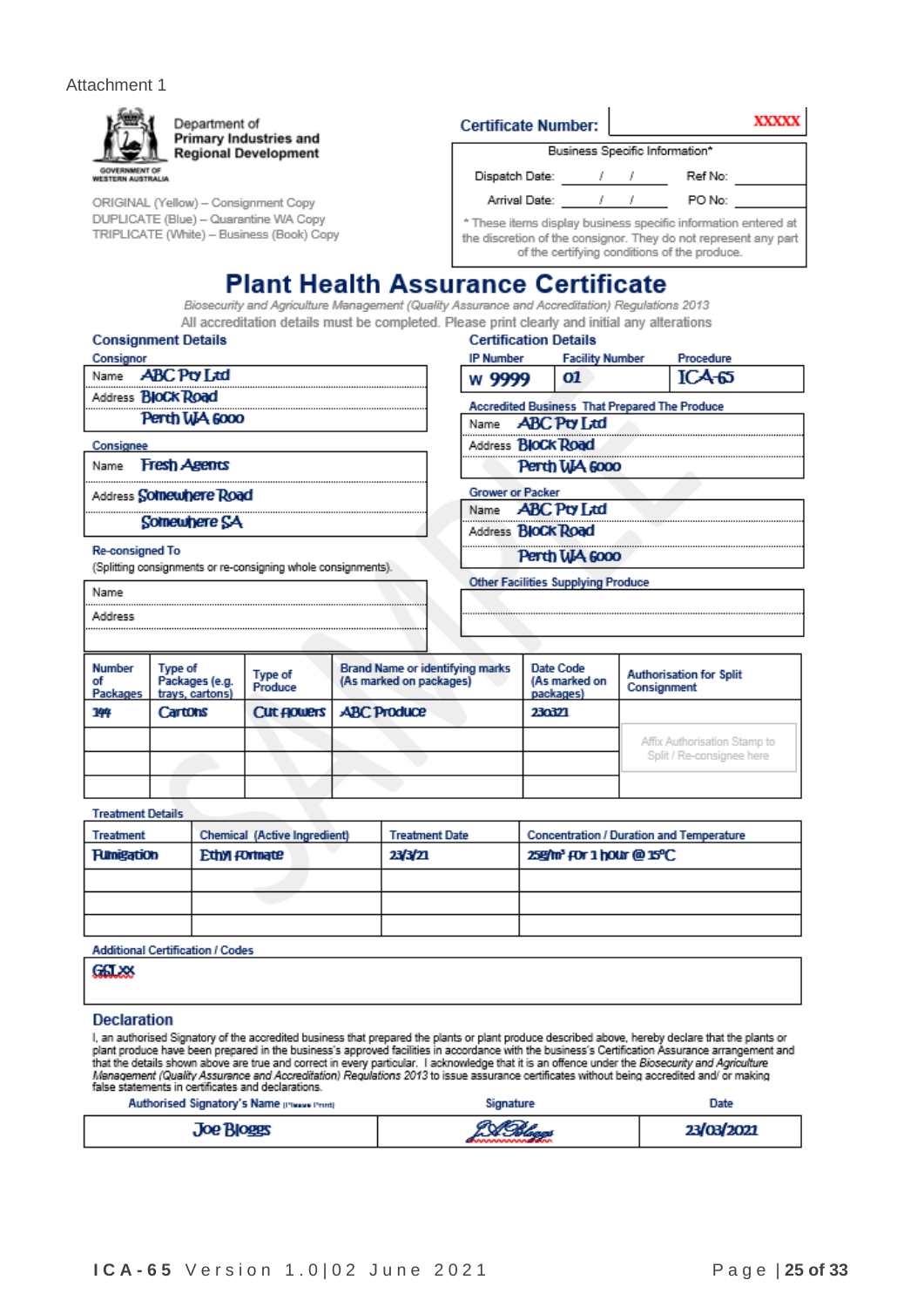## FUMIGATION DOSAGE CHART

| IP Number: $\boldsymbol{W}$ |
|-----------------------------|
|                             |
|                             |

## **DOSAGE CHART**

| <b>MINIMUM</b>       | <b>CALCULATED QUANTITY OF</b>                 |
|----------------------|-----------------------------------------------|
| <b>CONCENTRATION</b> | <b>Fumigant (gms)</b>                         |
| (g/m3)               | (required to achieve indicated concentration) |
| 25                   |                                               |

### **This chart is to be located in close proximity to each Fumigation Chamber**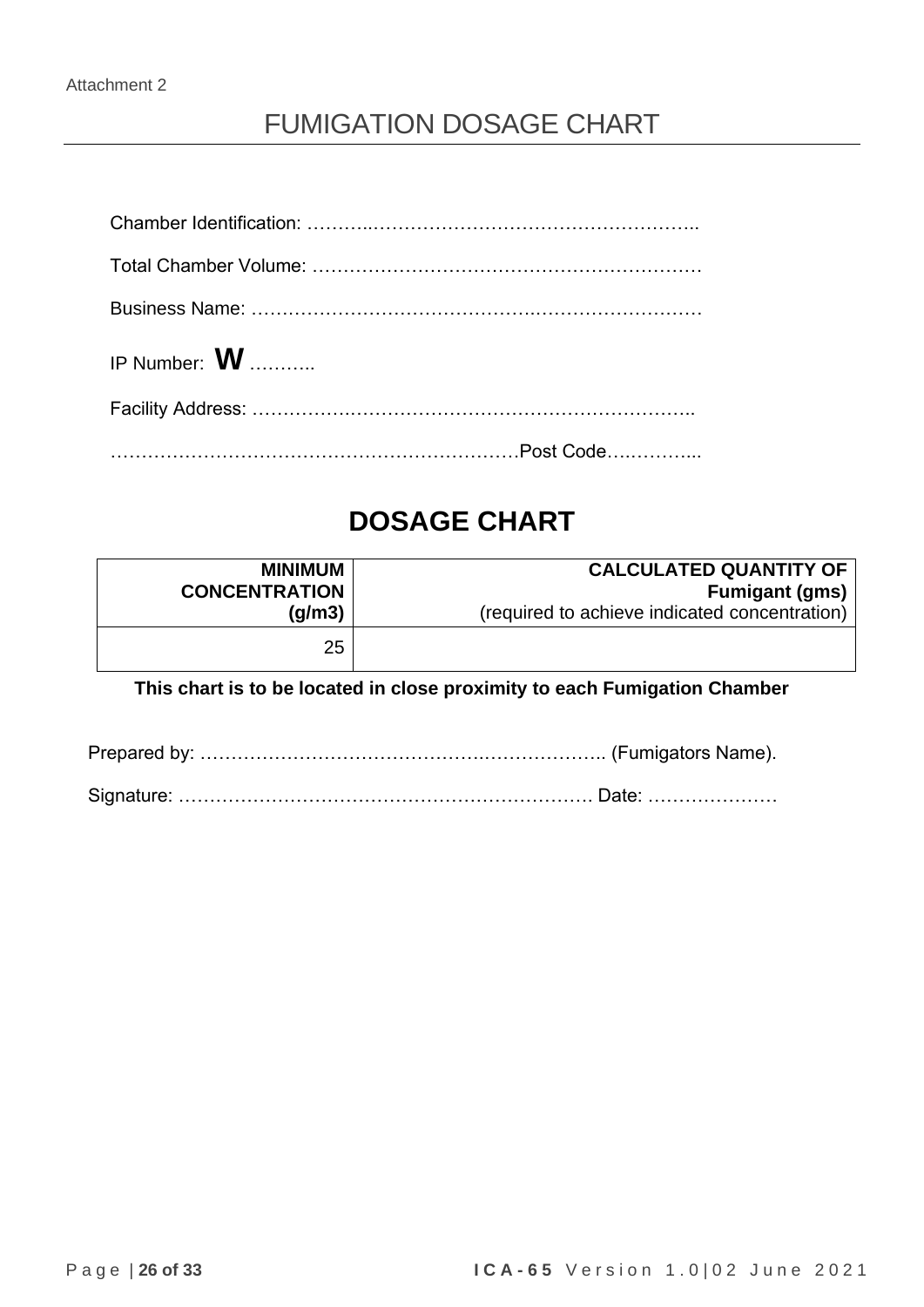## FUMIGATION TREATMENT RECORD – ICA-65

| Owner of Fumigation Facility |           |                          |             |                         |                   |                          | Interstate Produce Number:    |                     | $\overline{W}$           |
|------------------------------|-----------|--------------------------|-------------|-------------------------|-------------------|--------------------------|-------------------------------|---------------------|--------------------------|
| Date of Fumigation           |           | $\sqrt{ }$<br>$\sqrt{ }$ | Chamber ID: |                         |                   | Chamber Volume:          |                               |                     | m <sup>3</sup>           |
| Fumigator's Name             |           |                          |             |                         |                   | <b>WADH Licence No:</b>  |                               |                     |                          |
| Temperature Readings (°C)    |           |                          |             |                         |                   | Fumigation Rate:         |                               |                     | Min. 25g/ m <sup>3</sup> |
|                              |           |                          |             |                         |                   | Amount of Fumigant Used: |                               |                     |                          |
|                              | Number of | Product Type             |             | <b>Type of Packages</b> | Time Vaporisation |                          | Monitoring ethyl formate g/m3 | <b>Time Venting</b> | ID Code (if applicable)  |
| <b>Grower/Packer Name</b>    | Packages  | (eg Geraldton Wax)       |             | (Cartons, Bins,<br>etc) | Completed         | @ 20 minutes             | @ 1 hour                      | Commenced           |                          |
|                              |           |                          |             |                         |                   |                          |                               |                     |                          |
|                              |           |                          |             |                         |                   |                          |                               |                     |                          |
|                              |           |                          |             |                         |                   |                          |                               |                     |                          |
|                              |           |                          |             |                         |                   |                          |                               |                     |                          |
|                              |           |                          |             |                         |                   |                          |                               |                     |                          |
|                              |           |                          |             |                         |                   |                          |                               |                     |                          |
|                              |           |                          |             |                         |                   |                          |                               |                     |                          |
|                              |           |                          |             |                         |                   |                          |                               |                     |                          |
|                              |           |                          |             |                         |                   |                          |                               |                     |                          |
|                              |           |                          |             |                         |                   |                          |                               |                     |                          |
|                              |           |                          |             |                         |                   |                          |                               |                     |                          |
|                              |           |                          |             |                         |                   |                          |                               |                     |                          |
|                              |           |                          |             |                         |                   |                          |                               |                     |                          |
| Comments:                    |           |                          |             |                         |                   |                          |                               |                     |                          |
|                              |           |                          |             |                         |                   |                          |                               |                     |                          |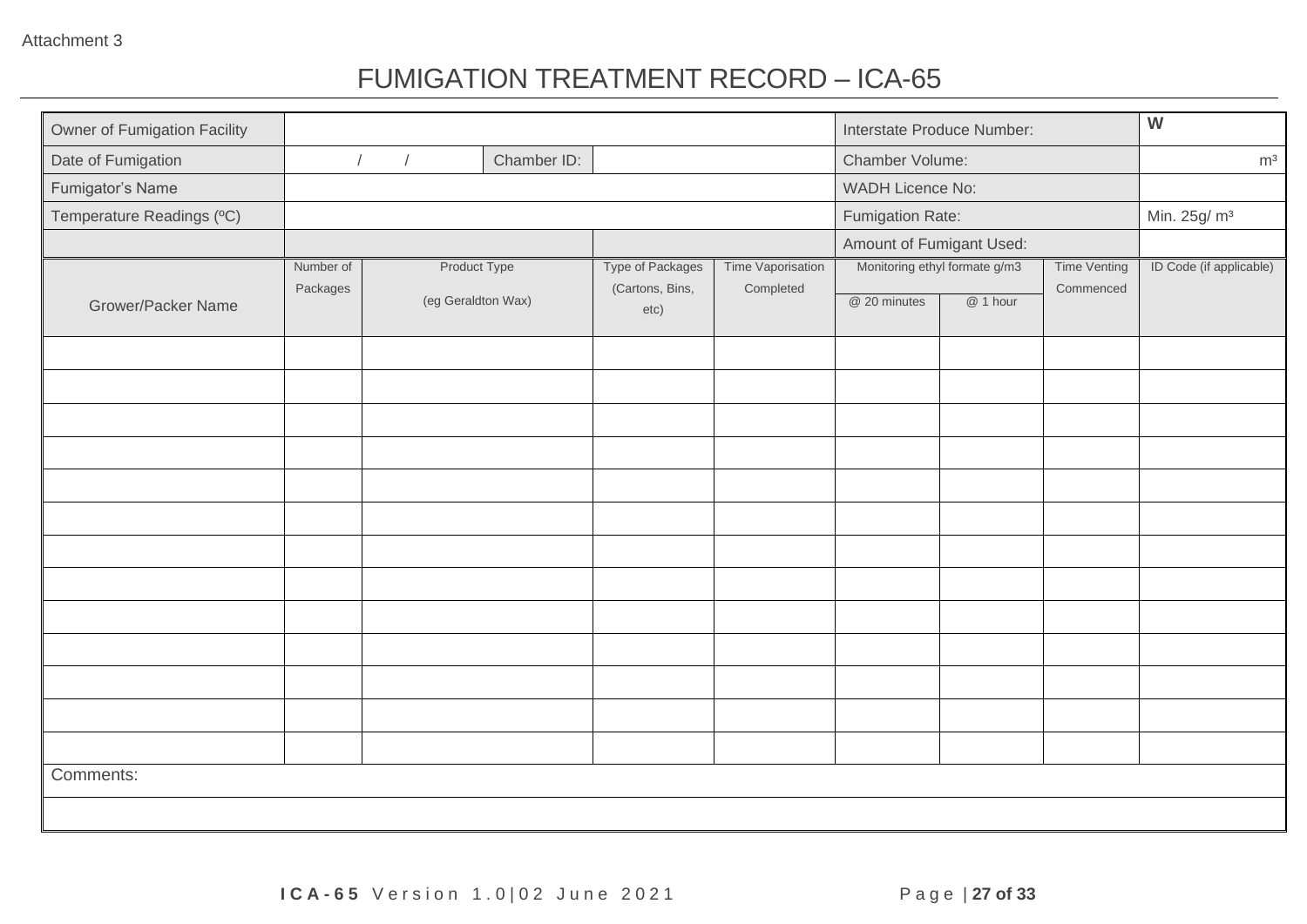## CHAMBER TEST CERTIFICATE – ICA-65

|                           | <b>Operator of Fumigation Chamber</b>                                                                                                                                                                                                                                                                                                        |  |                                                                  |   |                                |                     |                                                                       |                 | Interstate Produce No:                                                                                 |  |                                  | W                                                       |  |
|---------------------------|----------------------------------------------------------------------------------------------------------------------------------------------------------------------------------------------------------------------------------------------------------------------------------------------------------------------------------------------|--|------------------------------------------------------------------|---|--------------------------------|---------------------|-----------------------------------------------------------------------|-----------------|--------------------------------------------------------------------------------------------------------|--|----------------------------------|---------------------------------------------------------|--|
|                           |                                                                                                                                                                                                                                                                                                                                              |  |                                                                  |   |                                |                     |                                                                       |                 |                                                                                                        |  | Chamber Identification:          |                                                         |  |
| <b>Facility Address:</b>  |                                                                                                                                                                                                                                                                                                                                              |  |                                                                  |   |                                |                     |                                                                       |                 | Date of Test:                                                                                          |  |                                  |                                                         |  |
|                           | <b>Chamber Dimensions (internal):</b>                                                                                                                                                                                                                                                                                                        |  | Length                                                           | m | Width                          | m                   | Height                                                                |                 | m                                                                                                      |  | Chamber Volume:                  | m <sup>3</sup>                                          |  |
|                           | Fumigator's Printed Name:                                                                                                                                                                                                                                                                                                                    |  |                                                                  |   |                                |                     |                                                                       |                 |                                                                                                        |  | External Ducting (if applicable) | m <sup>3</sup>                                          |  |
|                           | Fumigator's WADH Licence No:                                                                                                                                                                                                                                                                                                                 |  |                                                                  |   |                                | <b>Expiry Date:</b> |                                                                       |                 |                                                                                                        |  | <b>Total Chamber Volume:</b>     | m <sup>3</sup>                                          |  |
| <b>Gas Retention Test</b> |                                                                                                                                                                                                                                                                                                                                              |  |                                                                  |   |                                |                     |                                                                       |                 |                                                                                                        |  |                                  |                                                         |  |
| Test<br>Number            | Fumigation<br>Rate<br>(g/m <sup>3</sup> )                                                                                                                                                                                                                                                                                                    |  | Quantity of Fumigant<br>added $(q)$                              |   | Time Vaporisation<br>Completed |                     | <b>Ethyl Formate Concentration</b><br>at Monitoring Point(s) after 20 |                 | Ethyl Formate Concentration at<br><b>Time Venting</b><br>Monitoring Point(s) after 1 hour<br>Commenced |  |                                  | Percentage of Ethyl<br>Formate retained after<br>1 hour |  |
|                           |                                                                                                                                                                                                                                                                                                                                              |  |                                                                  |   |                                |                     |                                                                       |                 |                                                                                                        |  |                                  |                                                         |  |
|                           |                                                                                                                                                                                                                                                                                                                                              |  |                                                                  |   |                                |                     |                                                                       |                 |                                                                                                        |  |                                  |                                                         |  |
|                           | <b>Pressure Decay Test</b>                                                                                                                                                                                                                                                                                                                   |  |                                                                  |   |                                |                     |                                                                       |                 |                                                                                                        |  |                                  |                                                         |  |
| Test<br>Number            | Pressurised to<br>250 Pa                                                                                                                                                                                                                                                                                                                     |  | Time (seconds) for<br>pressure to decay from<br>200 Pa to 100 Pa |   |                                |                     |                                                                       |                 |                                                                                                        |  |                                  |                                                         |  |
|                           | $\Box$                                                                                                                                                                                                                                                                                                                                       |  |                                                                  |   |                                |                     |                                                                       | <b>Comments</b> |                                                                                                        |  |                                  |                                                         |  |
|                           | $\Box$                                                                                                                                                                                                                                                                                                                                       |  |                                                                  |   |                                |                     |                                                                       |                 |                                                                                                        |  |                                  |                                                         |  |
|                           | The fumigation chamber described above has been tested in accordance with requirements of Department of Primary Industries and Regional Development,<br>Western Australia Operational Procedure Fumigation with Ethyl Formate (ICA-65) and has been shown to achieve at least 60% retention of ethyl formate<br>after 1 hour exposure period |  |                                                                  |   |                                |                     |                                                                       |                 |                                                                                                        |  |                                  |                                                         |  |
|                           |                                                                                                                                                                                                                                                                                                                                              |  | <b>Fumigator's Name</b>                                          |   |                                |                     |                                                                       | Signature       |                                                                                                        |  |                                  | Date                                                    |  |
|                           |                                                                                                                                                                                                                                                                                                                                              |  |                                                                  |   |                                |                     |                                                                       |                 |                                                                                                        |  |                                  |                                                         |  |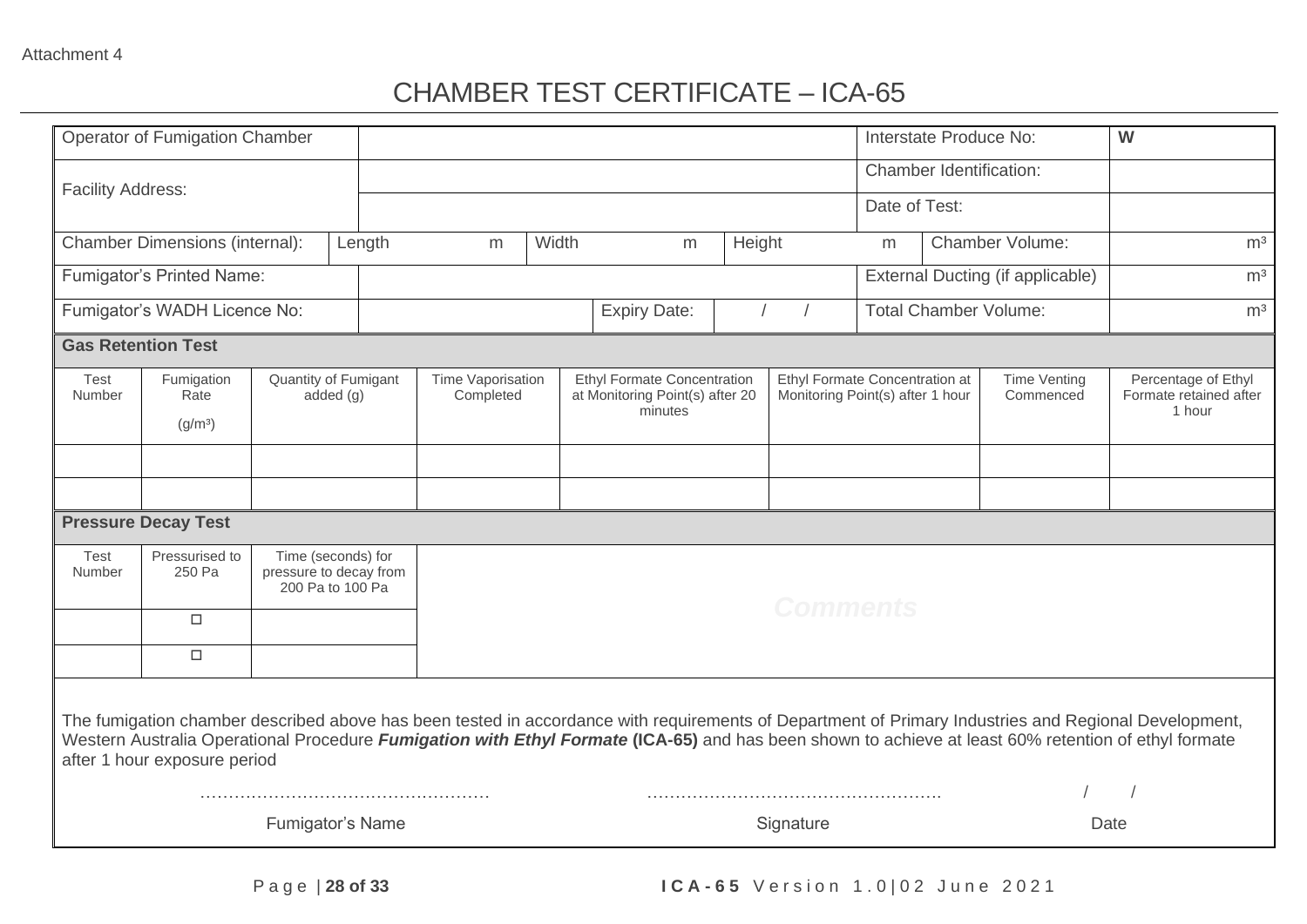Attachment 5

## THERMOMETER CALIBRATION

| <b>Name of Fumigation</b><br><b>Company or</b><br><b>Fumigator's Business Name</b> | <b>Date</b>             | <b>Thermometer</b><br><b>Number</b> | <b>Temperature</b><br><b>Reading</b> | <b>Variation of</b><br><b>Temperature</b><br>from<br>Ice Point - 0°c | Name of<br><b>Testing Officer</b><br>(please print) | <b>Signature of</b><br><b>Testing Officer</b> |
|------------------------------------------------------------------------------------|-------------------------|-------------------------------------|--------------------------------------|----------------------------------------------------------------------|-----------------------------------------------------|-----------------------------------------------|
|                                                                                    | $\dots / \dots / \dots$ |                                     |                                      |                                                                      |                                                     |                                               |
|                                                                                    | $\dots / \dots / \dots$ |                                     |                                      |                                                                      |                                                     |                                               |
|                                                                                    | $\dots / \dots / \dots$ |                                     |                                      |                                                                      |                                                     |                                               |
|                                                                                    | //                      |                                     |                                      |                                                                      |                                                     |                                               |
|                                                                                    | $\dots / \dots / \dots$ |                                     |                                      |                                                                      |                                                     |                                               |
|                                                                                    | $\dots l \dots l \dots$ |                                     |                                      |                                                                      |                                                     |                                               |
|                                                                                    | $\dots / \dots / \dots$ |                                     |                                      |                                                                      |                                                     |                                               |
|                                                                                    | $\dots / \dots / \dots$ |                                     |                                      |                                                                      |                                                     |                                               |
|                                                                                    | $\dots / \dots / \dots$ |                                     |                                      |                                                                      |                                                     |                                               |
|                                                                                    | $/$ $/$                 |                                     |                                      |                                                                      |                                                     |                                               |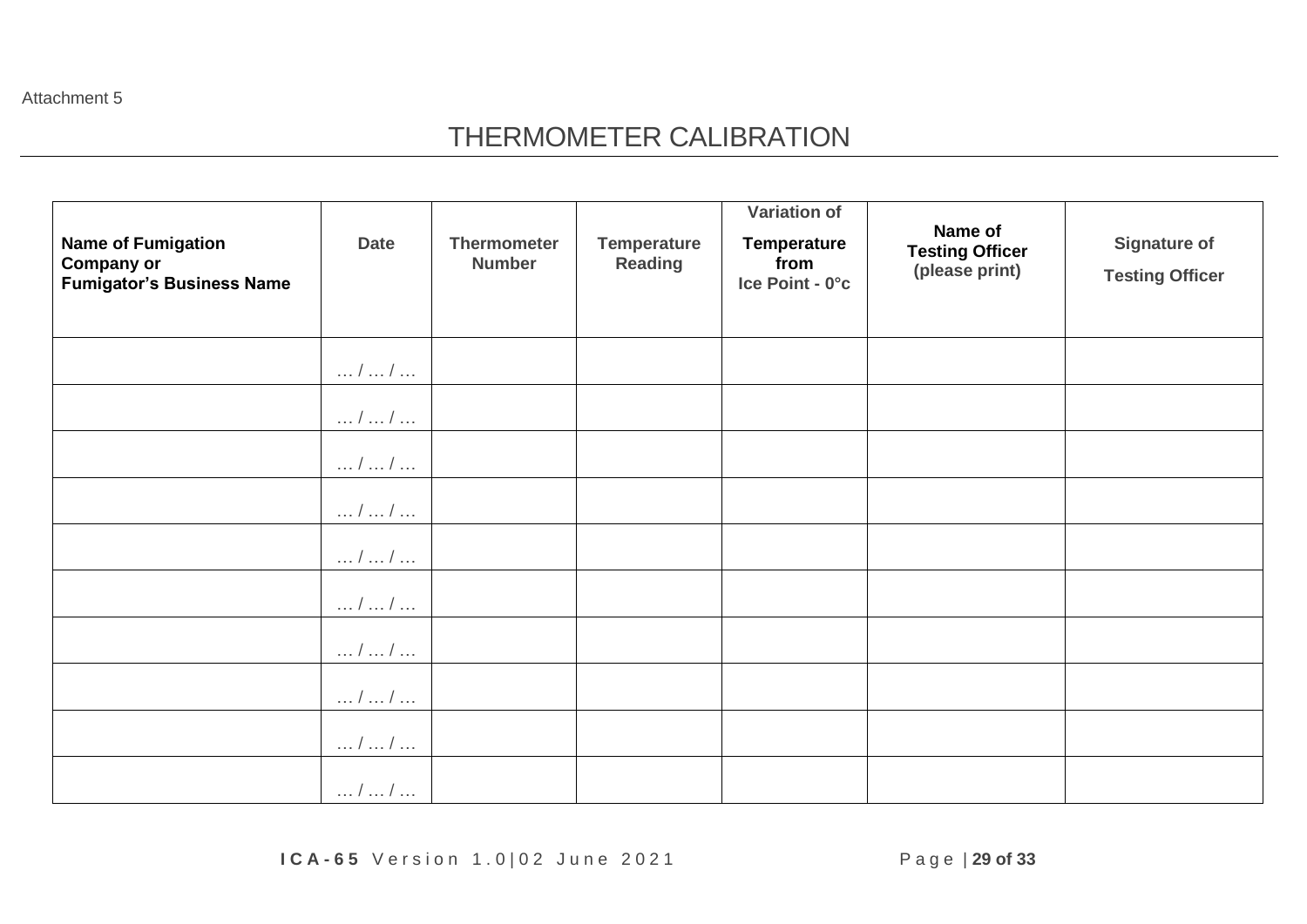# REGISTER OF AUTHORISED INSPECTION PERSONS –ICA-65

| <b>Accredited Business Name</b> |                            |           | <b>IP Number</b>                          | W |  |           |  |
|---------------------------------|----------------------------|-----------|-------------------------------------------|---|--|-----------|--|
|                                 | Approved Inspection Person |           | Authorisation by Certification Controller |   |  |           |  |
| Date of Training                | <b>Printed Name</b>        | Signature | <b>Printed Name</b>                       |   |  | Signature |  |
|                                 |                            |           |                                           |   |  |           |  |
|                                 |                            |           |                                           |   |  |           |  |
|                                 |                            |           |                                           |   |  |           |  |
|                                 |                            |           |                                           |   |  |           |  |
|                                 |                            |           |                                           |   |  |           |  |
|                                 |                            |           |                                           |   |  |           |  |
|                                 |                            |           |                                           |   |  |           |  |
|                                 |                            |           |                                           |   |  |           |  |
|                                 |                            |           |                                           |   |  |           |  |
|                                 |                            |           |                                           |   |  |           |  |
|                                 |                            |           |                                           |   |  |           |  |
|                                 |                            |           |                                           |   |  |           |  |
|                                 |                            |           |                                           |   |  |           |  |
|                                 |                            |           |                                           |   |  |           |  |
|                                 |                            |           |                                           |   |  |           |  |
|                                 |                            |           |                                           |   |  |           |  |
|                                 |                            |           |                                           |   |  |           |  |
|                                 |                            |           |                                           |   |  |           |  |
|                                 |                            |           |                                           |   |  |           |  |
|                                 |                            |           |                                           |   |  |           |  |
|                                 |                            |           |                                           |   |  |           |  |
|                                 |                            |           |                                           |   |  |           |  |
|                                 |                            |           |                                           |   |  |           |  |
|                                 |                            |           |                                           |   |  |           |  |
|                                 |                            |           |                                           |   |  |           |  |
|                                 |                            |           |                                           |   |  |           |  |
|                                 |                            |           |                                           |   |  |           |  |
|                                 |                            |           |                                           |   |  |           |  |

**Note:** Place a line through any entry for any person who is no longer Approved to carry out tomato potato psyllid inspections under the Business's Interstate Certification Assurance arrangement.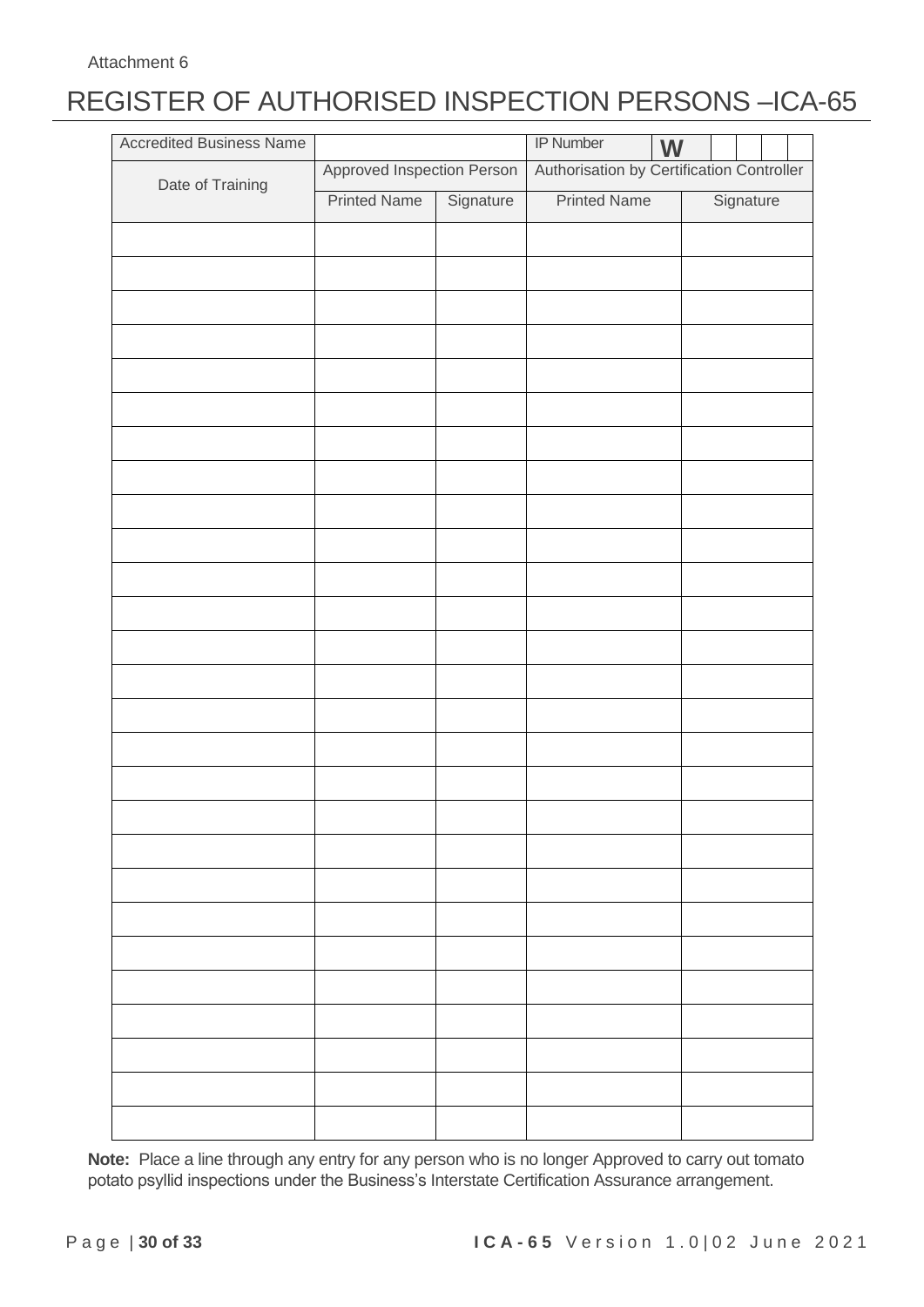Attachment 7

# CUT FLOWER INSPECTION RECORD (ICA-65)

| Date of Inspection:                   |                                                                   |      |                        |  |  | Package Identification                                                                   |            |   |  |  |  |  |
|---------------------------------------|-------------------------------------------------------------------|------|------------------------|--|--|------------------------------------------------------------------------------------------|------------|---|--|--|--|--|
|                                       | Place of Inspection:                                              |      |                        |  |  |                                                                                          | IP Number: | W |  |  |  |  |
| Name of Authorised Inspection Person: |                                                                   |      |                        |  |  | PHAC No(s):                                                                              |            |   |  |  |  |  |
|                                       |                                                                   |      |                        |  |  |                                                                                          |            |   |  |  |  |  |
| Inspection                            | $\Box$ 600 Unit                                                   |      |                        |  |  | Name & Address of Grower and / or Packer:                                                |            |   |  |  |  |  |
| Rate                                  | □2 %                                                              |      |                        |  |  | (if multiple, list in comments/findings column)                                          |            |   |  |  |  |  |
|                                       |                                                                   |      |                        |  |  |                                                                                          |            |   |  |  |  |  |
| Notes:                                |                                                                   |      |                        |  |  | Carrier nursery stock Type:                                                              |            |   |  |  |  |  |
|                                       |                                                                   |      |                        |  |  | (if multiple, list in comments/findings column)                                          |            |   |  |  |  |  |
|                                       |                                                                   |      |                        |  |  | Total Number of Packages in Lot / Consignment: (list separately if multiple commodities) |            |   |  |  |  |  |
| Package                               | Number of Units                                                   |      | <b>Total Number of</b> |  |  | Comments/Findings                                                                        |            |   |  |  |  |  |
| No.                                   |                                                                   |      | Units                  |  |  |                                                                                          |            |   |  |  |  |  |
| $\mathbf{1}$                          |                                                                   |      |                        |  |  |                                                                                          |            |   |  |  |  |  |
| $\boldsymbol{2}$                      |                                                                   |      |                        |  |  |                                                                                          |            |   |  |  |  |  |
| 3                                     |                                                                   |      |                        |  |  |                                                                                          |            |   |  |  |  |  |
| 4                                     |                                                                   |      |                        |  |  |                                                                                          |            |   |  |  |  |  |
| 5                                     |                                                                   |      |                        |  |  |                                                                                          |            |   |  |  |  |  |
| 6                                     |                                                                   |      |                        |  |  |                                                                                          |            |   |  |  |  |  |
| $\overline{7}$                        |                                                                   |      |                        |  |  |                                                                                          |            |   |  |  |  |  |
| 8                                     |                                                                   |      |                        |  |  |                                                                                          |            |   |  |  |  |  |
| $\boldsymbol{9}$                      |                                                                   |      |                        |  |  |                                                                                          |            |   |  |  |  |  |
| 10                                    |                                                                   |      |                        |  |  |                                                                                          |            |   |  |  |  |  |
| 11                                    |                                                                   |      |                        |  |  |                                                                                          |            |   |  |  |  |  |
| 12                                    |                                                                   |      |                        |  |  |                                                                                          |            |   |  |  |  |  |
| 13                                    |                                                                   |      |                        |  |  |                                                                                          |            |   |  |  |  |  |
| 14                                    |                                                                   |      |                        |  |  |                                                                                          |            |   |  |  |  |  |
| 15                                    |                                                                   |      |                        |  |  |                                                                                          |            |   |  |  |  |  |
| 17                                    |                                                                   |      |                        |  |  |                                                                                          |            |   |  |  |  |  |
| $18$                                  |                                                                   |      |                        |  |  |                                                                                          |            |   |  |  |  |  |
| 19                                    |                                                                   |      |                        |  |  |                                                                                          |            |   |  |  |  |  |
| $20\,$                                |                                                                   |      |                        |  |  |                                                                                          |            |   |  |  |  |  |
| 21                                    |                                                                   |      |                        |  |  |                                                                                          |            |   |  |  |  |  |
| Pass                                  |                                                                   | Fail |                        |  |  | Signature of Authorised<br>Inspection Person:                                            |            |   |  |  |  |  |
|                                       | Actions resulting from a suspected detection of a quarantine pest |      |                        |  |  |                                                                                          |            |   |  |  |  |  |
|                                       |                                                                   |      |                        |  |  |                                                                                          |            |   |  |  |  |  |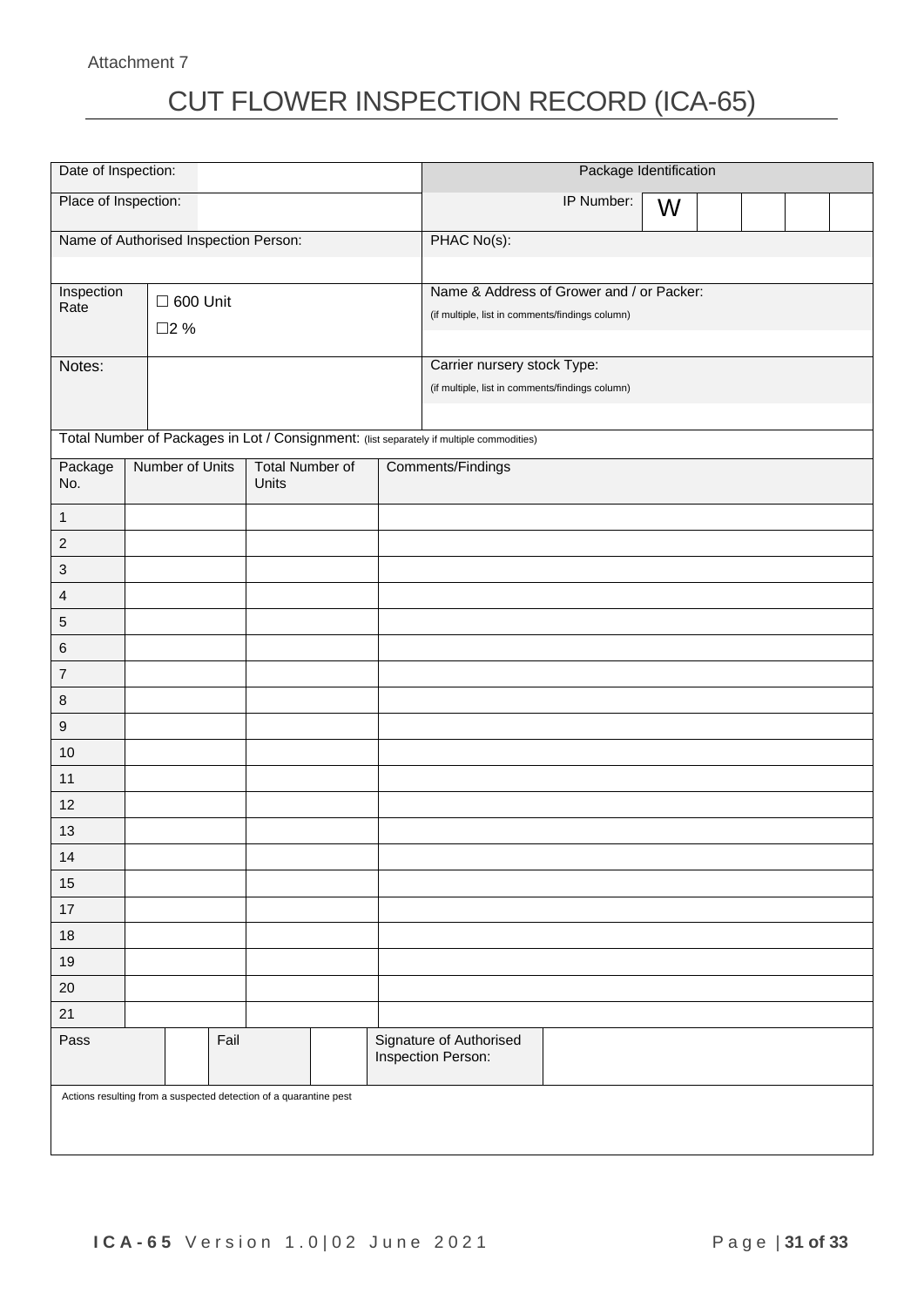# PSYLLID IDENTIFICATION RECORD – ICA-65

|                                                                                                                                                                                               |  | <b>APPROVED INSPECTION PERSON DETAILS</b>                       |                                          |
|-----------------------------------------------------------------------------------------------------------------------------------------------------------------------------------------------|--|-----------------------------------------------------------------|------------------------------------------|
| Approved Inspection<br>Person Name                                                                                                                                                            |  | IP Number of<br>Accredited<br><b>Business</b>                   | W                                        |
| Name and address of<br>grower/packer or IP<br>number of the produce<br>that sample was taken                                                                                                  |  | Type of produce<br>& quantity from<br>which sample<br>was taken | Type of produce:<br>Quantity of produce: |
| Date sample was taken                                                                                                                                                                         |  | Date sample was<br>submitted to<br>Diagnostician                |                                          |
| Contact Telephone No                                                                                                                                                                          |  | Email/Fax No                                                    |                                          |
| <b>SAMPLE DETAILS</b>                                                                                                                                                                         |  |                                                                 |                                          |
| Type of Sample: (e.g. insect, leaves, seeds)                                                                                                                                                  |  |                                                                 |                                          |
| Diagnosis request: (e.g. identify insect, disease, seed)                                                                                                                                      |  |                                                                 |                                          |
| Sample details:<br>Describe where, when and how the sample<br>was taken. Include the type produce or crop<br>the sample was taken from, who took the<br>sample and why diagnosis is required. |  |                                                                 |                                          |
| <b>DIAGNOSIS DETAILS - For Diagnostician Use Only</b>                                                                                                                                         |  |                                                                 |                                          |
| Date Sample<br>Received                                                                                                                                                                       |  | Date Sample<br>Diagnosed                                        |                                          |
| Diagnosis Result                                                                                                                                                                              |  |                                                                 |                                          |
| Method of Diagnosis                                                                                                                                                                           |  |                                                                 |                                          |
| Comments                                                                                                                                                                                      |  |                                                                 |                                          |
| Diagnostician Name                                                                                                                                                                            |  | <b>Diagnostician Position</b>                                   |                                          |
| Signature                                                                                                                                                                                     |  | Date                                                            |                                          |